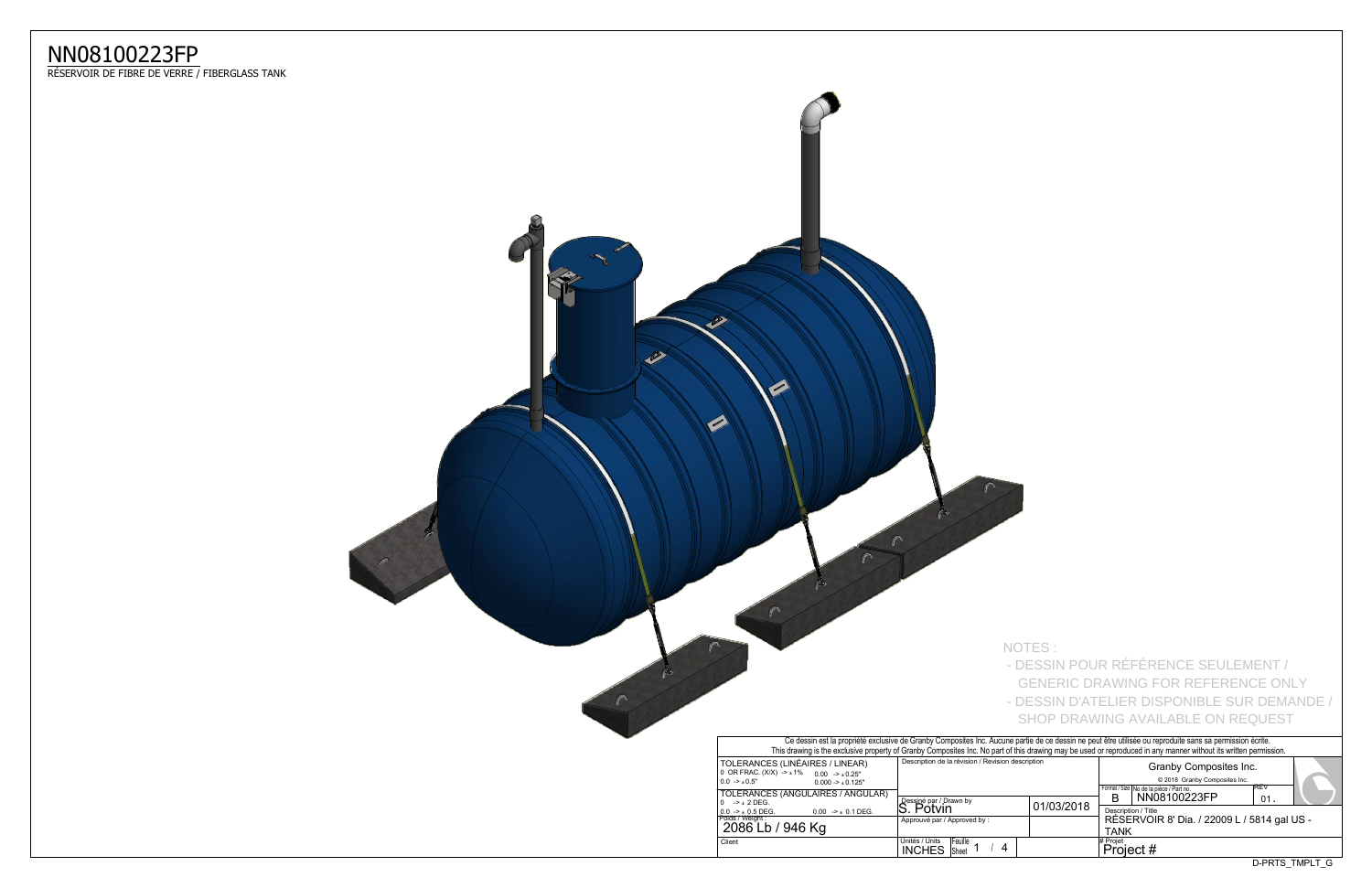| 2              | 11212000001<br>ADPGILP001                               | 4            | I UNIVIZU/4 DIA. AU LI . II AUTLUIN INJU<br>PLAQUES DE LEVAGE - LIFTING LUGS                                                    |                                     |                                                                         | N1 - GRAVILLON 1/8" À 3/4" OU PIERRE NETTE 1/2"                                                           |
|----------------|---------------------------------------------------------|--------------|---------------------------------------------------------------------------------------------------------------------------------|-------------------------------------|-------------------------------------------------------------------------|-----------------------------------------------------------------------------------------------------------|
| 3              | ENSCOUR8                                                | 3            | JEUX DE COURROIES ET BLOCS DE BÉTON - ANCHORING KIT                                                                             |                                     |                                                                         | 1/8" TO 3/4" PEA GRAVEL OR 1/2" CRUSHED STONE<br>N2 - REMBLAI PRIMAIRE, GRAVILLON 1/8" À 3/4" OU PIERRE I |
| $\overline{4}$ | <b>EV480J</b>                                           | $\mathbf{1}$ | ENSEMBLE ÉVENT AVEC JAUGE - 4" SCH. 80 - VENT KIT WITH GAUGE                                                                    |                                     |                                                                         | PRIMARY BACKFILL, 1/8" TO 3/4" PEA GRAVEL OR 1/2"                                                         |
| 5              | GMHE30-COVER01                                          | $\mathbf{1}$ | COUVERCLE DE TROU HOMME CADENASSABLE AVEC PENTURE - 30" DIA. FRP.                                                               |                                     |                                                                         | N3 - REMBLAI SECONDAIRE, SABLE GROSSIER OU GRAVIER 1                                                      |
|                |                                                         |              | - LOCKABLE MAN HOLE COVER WITH HINGE                                                                                            |                                     |                                                                         | SECONDARY BACKFILL, COARSE SAND OR GRAVEL 1 1/2                                                           |
| 6              | KB-BNH0600090                                           | $\mathbf{1}$ | ENSEMBLE BORNE FONTAINE - 6"NH 90° - FIRE HYDRANT KIT                                                                           |                                     |                                                                         |                                                                                                           |
| 7              | MH-30 (12"L.)                                           | $\mathbf{1}$ | TROU D'HOMME - 30" DIA. x 12" L. - MANHOLE                                                                                      |                                     |                                                                         |                                                                                                           |
| 8              | MHE-30 (48"L.)                                          | $\mathbf{1}$ | EXTENSION DE TROU D'HOMME - 30" DIA. x 48" L. - MANHOLE EXTENSION                                                               |                                     |                                                                         |                                                                                                           |
| 9              | TP80400G01 (9"L.)                                       | $\mathbf{1}$ | TUYAU PVC GRIS - 4" SCH.80 - PVC PIPE GREY                                                                                      |                                     |                                                                         |                                                                                                           |
| 10             | TP80600G01 (97.25"L.)                                   | $\mathbf{1}$ | TUYAU PVC GRIS COUPÉ 45° - 6" SCH.80 - PVC PIPE GREY 45° CUT                                                                    |                                     |                                                                         |                                                                                                           |
|                |                                                         |              | $4' - 1$ $1/2"$<br>$[1.26 \; m]$<br>12" Min. / .305 m Min.<br>VOIR INFORMATIONS TECHNIQUES /<br>SEE TECHNICAL INFORMATIONS<br>3 | $4 \times 9$<br>3<br>$\overline{2}$ | 8<br>5<br>5<br>7<br>VUE D'ÉLÉVATION COUPÉE<br><b>CUT ELEVATION VIEW</b> | 10 <sup>8</sup><br>6<br>2'-4"<br>[.71 m]<br><b>NIVE</b><br>GRO<br>9<br>710<br>8                           |
|                |                                                         |              | Ancrage optionel selon les conditions du terrain / Optional anchoring depending on the tank's environment                       |                                     |                                                                         | Ce dessin est la propriété                                                                                |
|                | <b>Informations techniques / Technical informations</b> |              |                                                                                                                                 |                                     |                                                                         | This drawing is the exclusive p                                                                           |

Description

FOAM 28<sup>3</sup>/4" DIA. x 8" ÉP. / FACTEUR R-35

Check

List

PROPRIÉTÉS DU REMBLAI / BACKFILL PROPERTIES

Diamètre intérieur / Inside Diameter : 92.25" / 2.343 m  $\bullet$ 

Qté /

Qty

 $\overline{1}$ 

Numéro de pièce / Part

Number

ADF0000001

Item

 $\overline{1}$ 

- (Si requis) Quantité de courroies de fibre de verre avec attaches en acier galvanisé / (If required) Quantity of fiberglass anchoring straps : 3  $\bullet$
- (Si requis) Quantité de blocs de béton armé / (If required) Quantity of reinforced concrete deadman anchors : 6  $\bullet$
- Longueur minimale requise de la chaîne pour le levage à 60° / Minimum required length of the chain for the 60° lifting : 66"  $\bullet$
- Évalué HS-20 à une profondeur d'enfouissement de 36 à 60 pouces, .9144 m à 1.524 m / HS-20 rated for burial depth from 36 to 60 inches, .9144 m to 1.524 m  $\bullet$
- Fabriqué selon les exigences ANSI-AWWA D120 / Manufactured according to ANSI-AWWA D120 requirements  $\bullet$

Le réservoir doit être installé selon les instructions du manufacturier. / The tank must be installed in accordance with the manufacturer's instructions.

| Ce dessin est la propriété exclusive de Granby Composites Inc. Aucune<br>This drawing is the exclusive property of Granby Composites Inc. No part of |                                         |                |  |
|------------------------------------------------------------------------------------------------------------------------------------------------------|-----------------------------------------|----------------|--|
| TOLERANCES (LINÉAIRES / LINEAR)<br>0 OR FRAC. (X/X) -> $\pm$ 1% 0.00 -> $\pm$ 0.25"<br>$0.0 - > 0.5$ "<br>$0.000 - 1.0125$ "                         | Description de la révision / Revision o |                |  |
| TOLERANCES (ANGULAIRES / ANGULAR)                                                                                                                    |                                         |                |  |
| $-2 + 2$ DEG.<br>$^{\circ}$                                                                                                                          | Dessiné par / Drawn by                  |                |  |
| $0.0 -\geq \pm 0.5$ DEG.<br>$0.00$ -> $\pm$ 0.1 DEG.                                                                                                 | S. Potvin                               |                |  |
| Poids / Weight :<br>2086 Lb / 946 Kg                                                                                                                 | Approuvé par / Approved by :            |                |  |
| Client                                                                                                                                               | Unités / Units<br><b>INCHES</b> Sheet   | <b>Feuille</b> |  |



D-PRTS\_TMPLT\_G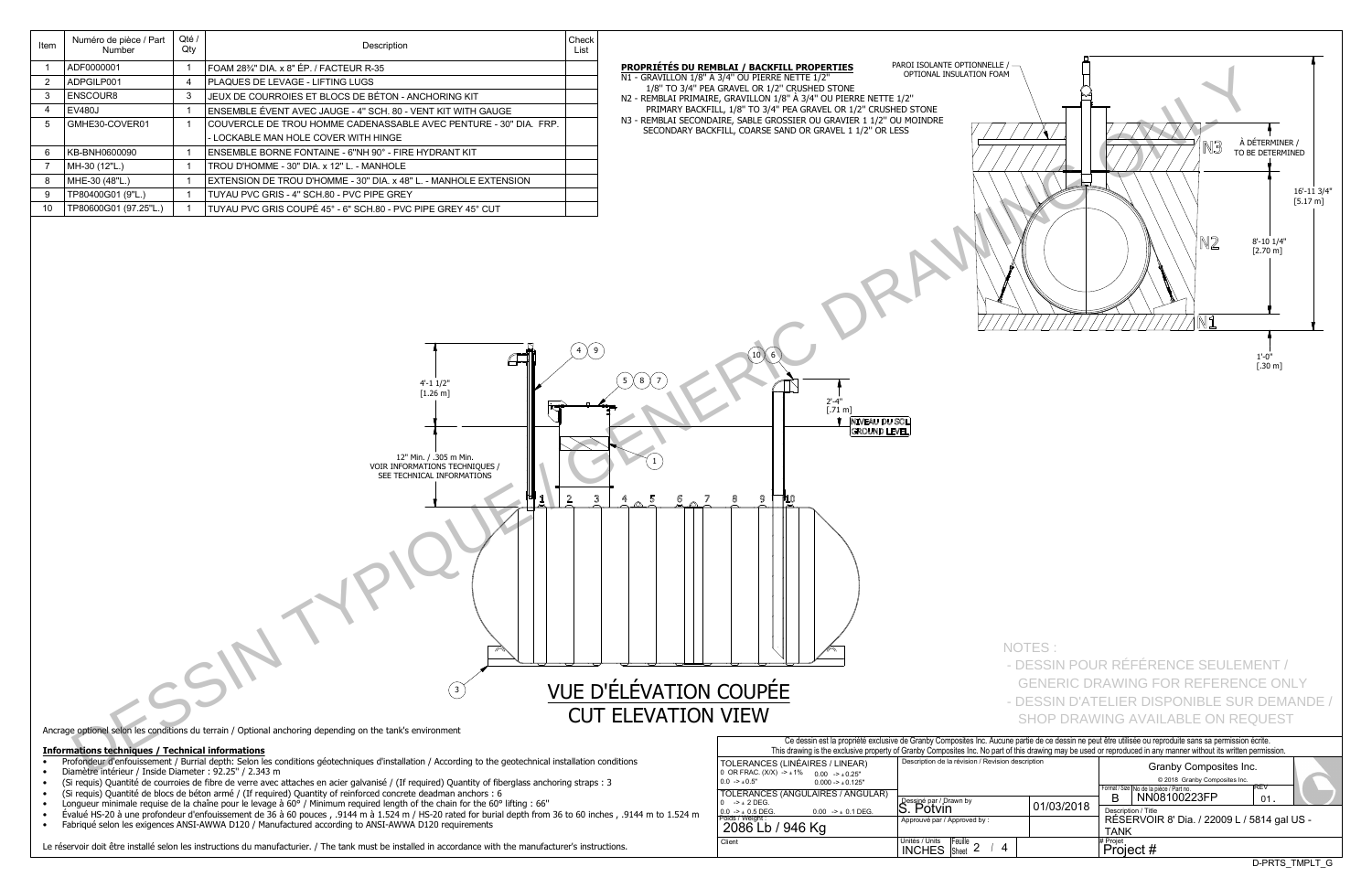

| NOTES:         |                                                                                                                                                                                   |
|----------------|-----------------------------------------------------------------------------------------------------------------------------------------------------------------------------------|
|                | - DESSIN POUR RÉFÉRENCE SEULEMENT /                                                                                                                                               |
|                | <b>GENERIC DRAWING FOR REFERENCE ONLY</b>                                                                                                                                         |
|                | - DESSIN D'ATELIER DISPONIBLE SUR DEMANDE /                                                                                                                                       |
|                | SHOP DRAWING AVAILABLE ON REQUEST                                                                                                                                                 |
|                | une partie de ce dessin ne peut être utilisée ou reproduite sans sa permission écrite.<br>of this drawing may be used or reproduced in any manner without its written permission. |
| on description | Granby Composites Inc.                                                                                                                                                            |
|                | @ 2018 Granby Composites Inc.<br>REV<br>Format / Size   No de la pièce / Part no.                                                                                                 |
| 01/03/2018     | NN08100223FP<br>В<br>01.<br>Description / Title                                                                                                                                   |
|                | RÉSERVOIR 8' Dia. / 22009 L / 5814 gal US -<br>TANK                                                                                                                               |
| 4              | # Projet<br>Project #                                                                                                                                                             |
|                | D-PRTS_TMPLT_G                                                                                                                                                                    |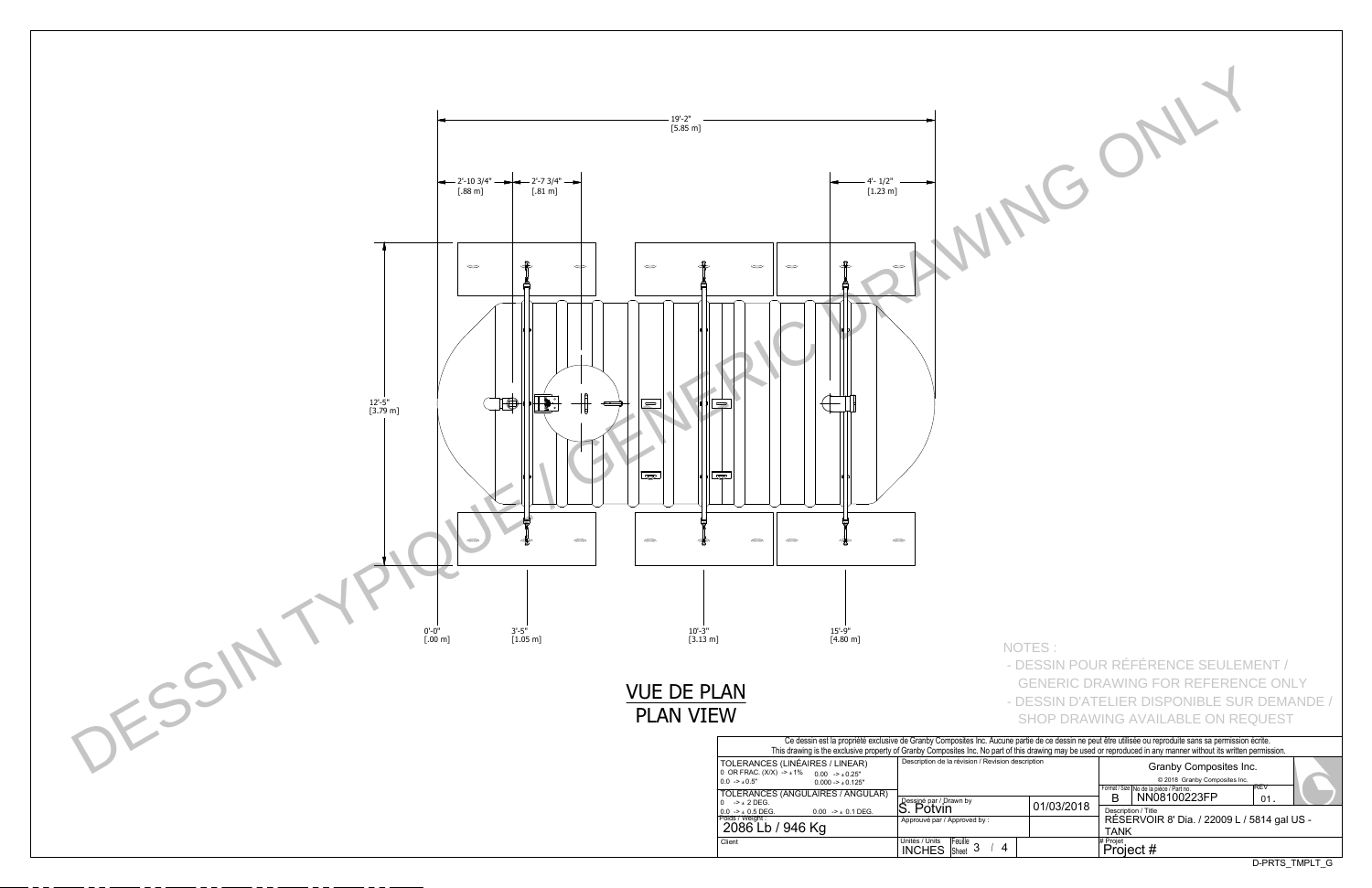Fiberglass Strap Guide

\_\_\_\_\_\_\_\_\_\_\_\_\_\_\_\_\_\_\_\_\_\_\_\_\_\_\_\_\_ Directement installé sur le réservoir -Directly installed on the tank

| Ce dessin est la propriété exclusive de Granby Composites Inc. Aucune partie de ce dessin ne peut être utilisée ou reproduite sans sa permission écrite.         |                                                                 |            |                                                                                                      |                |  |  |  |  |  |  |  |  |  |  |
|------------------------------------------------------------------------------------------------------------------------------------------------------------------|-----------------------------------------------------------------|------------|------------------------------------------------------------------------------------------------------|----------------|--|--|--|--|--|--|--|--|--|--|
| This drawing is the exclusive property of Granby Composites Inc. No part of this drawing may be used or reproduced in any manner without its written permission. |                                                                 |            |                                                                                                      |                |  |  |  |  |  |  |  |  |  |  |
| S (LINÉAIRES / LINEAR)<br>$(X)$ -> $\pm$ 1% 0.00 -> $\pm$ 0.25"<br>$0.000 - 1.000 - 1.000$<br>S (ANGULAIRES / ANGULAR)                                           | Description de la révision / Revision description               |            | Granby Composites Inc.<br>© 2018 Granby Composites Inc.<br>Format / Size   No de la pièce / Part no. | IREV           |  |  |  |  |  |  |  |  |  |  |
|                                                                                                                                                                  |                                                                 |            | ENSCOUR8<br>в                                                                                        | Α.             |  |  |  |  |  |  |  |  |  |  |
| $0.00$ -> $\pm$ 0.1 DEG.                                                                                                                                         | Dessiné par / Drawn by<br>S. Potvin                             | 20/06/2017 | Description / Title                                                                                  |                |  |  |  |  |  |  |  |  |  |  |
|                                                                                                                                                                  | Approuvé par / Approved by:                                     |            | JEUX DE COURROIES ET BLOCS DE BÉTON -                                                                |                |  |  |  |  |  |  |  |  |  |  |
|                                                                                                                                                                  |                                                                 |            | <b>ANCHORING KIT</b>                                                                                 |                |  |  |  |  |  |  |  |  |  |  |
|                                                                                                                                                                  | Unités / Units<br>Feuille<br>4<br><b>INCHES</b><br><b>Sheet</b> |            | # Projet                                                                                             |                |  |  |  |  |  |  |  |  |  |  |
|                                                                                                                                                                  |                                                                 |            |                                                                                                      | D-PRTS TMPLT G |  |  |  |  |  |  |  |  |  |  |

|                                                                                                          | Ce dessin est la propriété exclusive de Granby Composites Inc. Aucune partie de ce dessin ne peut être u<br>This drawing is the exclusive property of Granby Composites Inc. No part of this drawing may be used or repro |                                     |                  |  |  |            |            |
|----------------------------------------------------------------------------------------------------------|---------------------------------------------------------------------------------------------------------------------------------------------------------------------------------------------------------------------------|-------------------------------------|------------------|--|--|------------|------------|
| TOLERANCES (LINÉAIRES / LINEAR)<br>0 OR FRAC. $(X/X)$ -> $\pm$ 1% 0.00 -> $\pm$ 0.25"<br>$0.0 - > 0.5$ " | Description de la révision / Revision description                                                                                                                                                                         |                                     |                  |  |  |            |            |
| TOLERANCES (ANGULAIRES / ANGULAR)                                                                        |                                                                                                                                                                                                                           |                                     |                  |  |  |            | Format / S |
| $0 \rightarrow +2$ DEG.<br>$0.0 \rightarrow \pm 0.5$ DEG.                                                | $0.00$ -> $\pm$ 0.1 DEG.                                                                                                                                                                                                  | Dessiné par / Drawn by<br>S. Potvin |                  |  |  | 20/06/2017 | в<br>Descr |
| Poids / Weight :                                                                                         |                                                                                                                                                                                                                           | Approuvé par / Approved by:         |                  |  |  |            | JEU<br>ANC |
| Client                                                                                                   |                                                                                                                                                                                                                           | Unités / Units<br><b>INCHES</b>     | Feuille<br>Sheet |  |  |            | # Projet   |





## **Tendeur / Turnbuckle**

- Forgé d'acier au carbone, galvanisé à chaud / Forged carbon steel, hot-dip galvanized
- Conformément aux spécifications américaines FF-T-791B Type 1, forme 1 (cage ouverte) /
- In accordance with US specifications FF-T-791B Type 1, Form 1 (open cage).
- Coefficient de sécurité 5:1 / Safety factor 5:1
- Testé à 5,200 Lbs / Working load 5,200 Lbs
- **Bloc de bpton armp / Concrete deadman anchor**
- Poids : 1,093 Lbs / Weight : 1,093 Lbs
- Renforcé d'acier galvanisé / Reinforced with galvanized steel

## **Courroie de fibre de verre / Fiberglass strap**

- Fait de fibre de verre de haute qualité / High quality fiberglass
- Testé à 20,000 Lbs / Working load 20,000 Lbs
- Résistance maximale : 45,000 Lbs / Ultimate rated 45,000 Lbs
- Muni d'anneaux en acier galvanisé / Equipped with galvanized steel rings